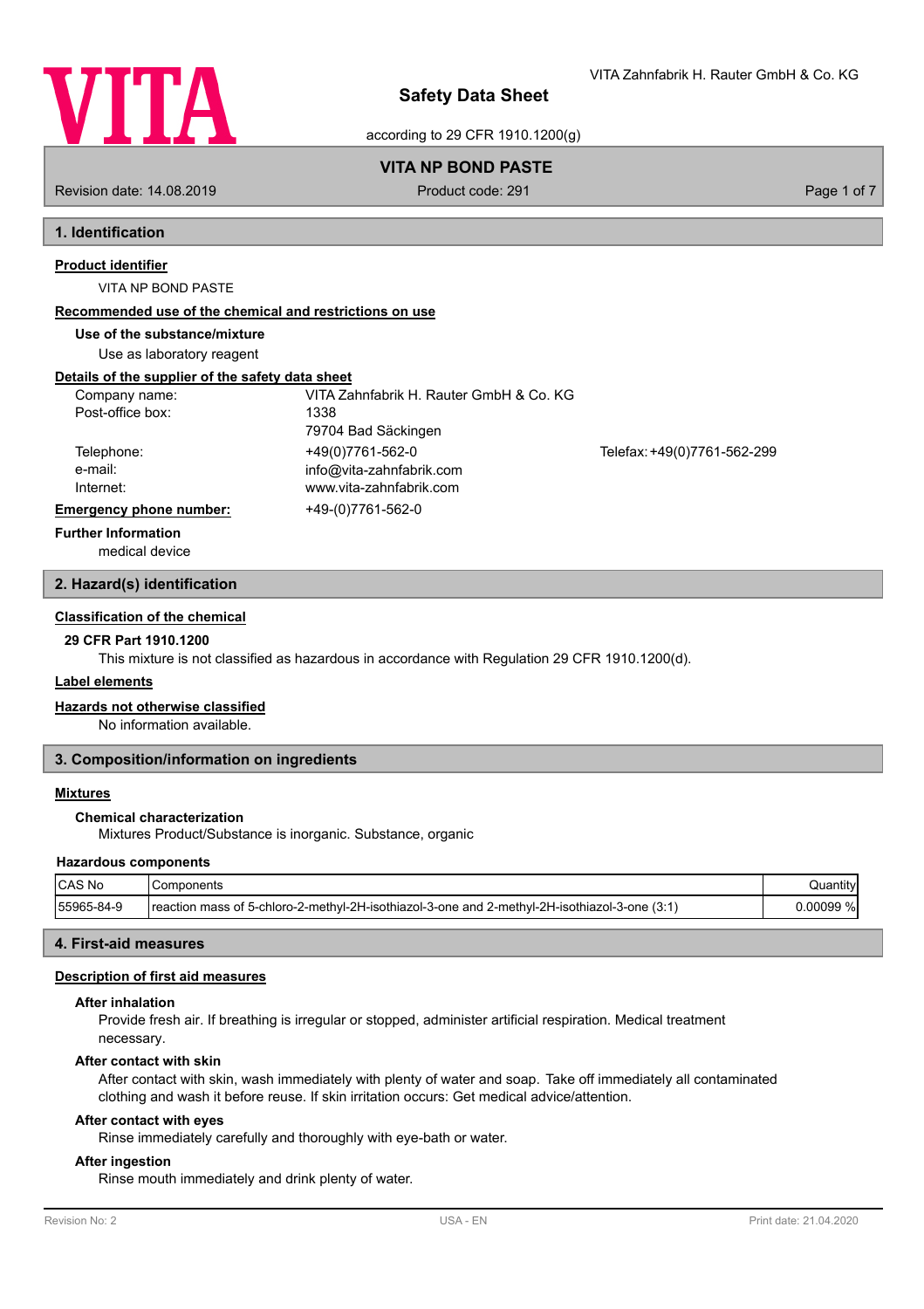

according to 29 CFR 1910.1200(g)

# **VITA NP BOND PASTE**

Revision date: 14.08.2019 **Product code: 291** Product code: 291 **Page 2 of 7** Page 2 of 7

# **Most important symptoms and effects, both acute and delayed**

No information available.

**Indication of any immediate medical attention and special treatment needed**

Treat symptomatically.

## **5. Fire-fighting measures**

## **Extinguishing media**

#### **Suitable extinguishing media**

Co-ordinate fire-fighting measures to the fire surroundings.

# **Specific hazards arising from the chemical**

Non-flammable.

#### **Special protective equipment and precautions for fire-fighters**

In case of fire: Wear self-contained breathing apparatus.

#### **Additional information**

Collect contaminated fire extinguishing water separately. Do not allow entering drains or surface water.

## **6. Accidental release measures**

#### **Personal precautions, protective equipment and emergency procedures**

Use personal protection equipment.

#### **Environmental precautions**

Do not allow to enter into surface water or drains.

### **Methods and material for containment and cleaning up**

Absorb with liquid-binding material (e.g. sand, diatomaceous earth, acid- or universal binding agents). Treat the recovered material as prescribed in the section on waste disposal.

# **Reference to other sections**

Safe handling: see section 7 Personal protection equipment (PPE): see section 8 Disposal: see section 13

## **7. Handling and storage**

#### **Precautions for safe handling**

#### **Advice on safe handling**

No special measures are necessary.

### No special fire protection measures are necessary. **Advice on protection against fire and explosion**

**Conditions for safe storage, including any incompatibilities**

### Keep container tightly closed. **Requirements for storage rooms and vessels**

**Hints on joint storage**

No special measures are necessary.

#### **8. Exposure controls/personal protection**

## **Control parameters**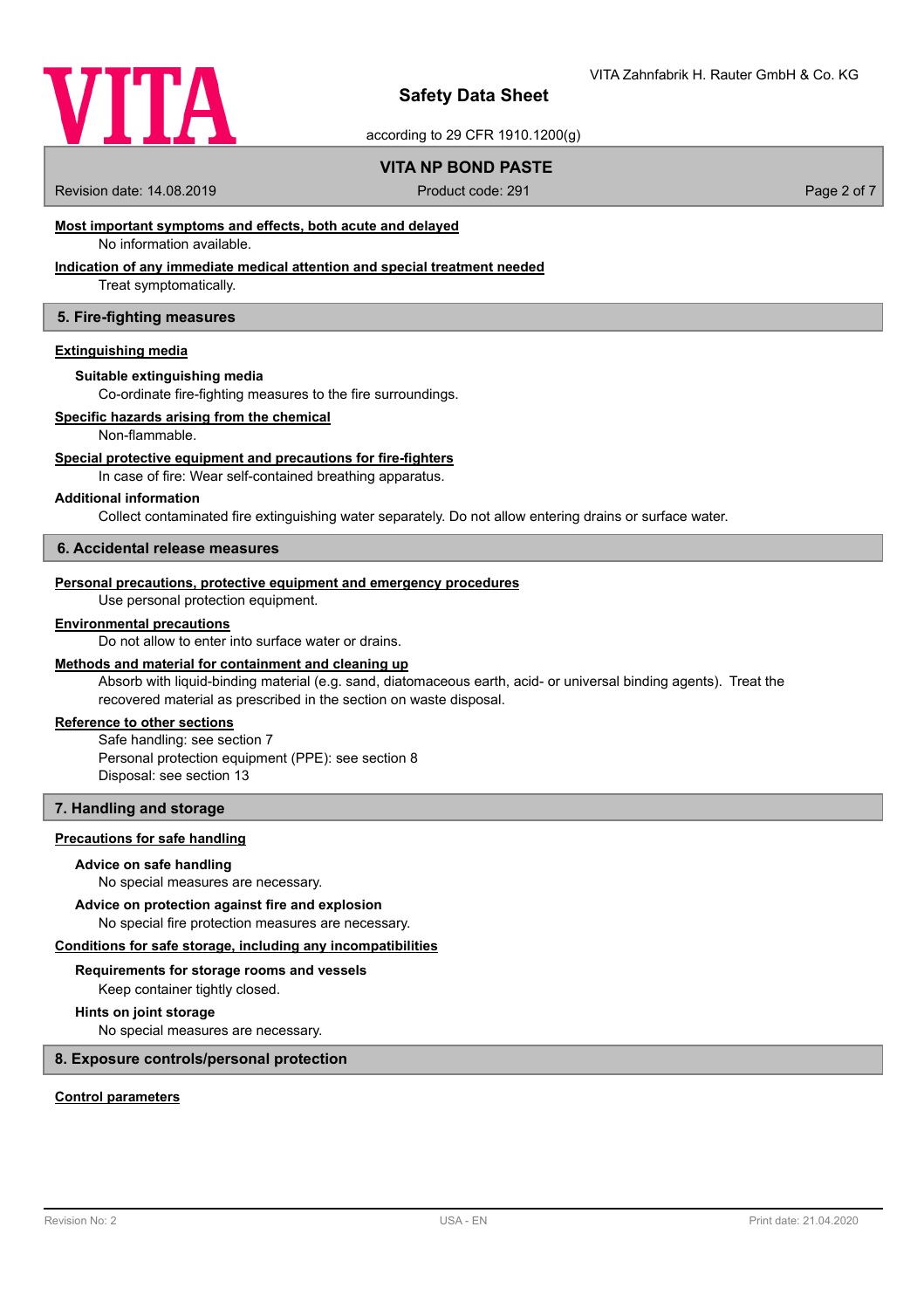

according to 29 CFR 1910.1200(g)

# **VITA NP BOND PASTE**

Revision date: 14.08.2019 **Product code: 291** Product code: 291 **Page 3 of 7** Page 3 of 7

## **Exposure limits**

| CAS No.    | Substance                           | ppm | mg/m <sup>3</sup> | $f_{\rm /CC}$ | Category  | Origin |
|------------|-------------------------------------|-----|-------------------|---------------|-----------|--------|
| 56-81-5    | Glycerin (mist) Respirable fraction |     |                   |               | TWA(8 h)  | PEL    |
| 13463-67-7 | Titanium dioxide Total dust         |     | 15 <sub>1</sub>   |               | TWA (8 h) | PEL    |

### **Exposure controls**



#### **Protective and hygiene measures**

Take off contaminated clothing. Wash hands before breaks and after work. When using do not eat, drink, smoke, sniff.

#### **Eye/face protection**

Wear eye protection/face protection.

## **Hand protection**

When handling with chemical substances, protective gloves must be worn with the CE-label including the four control digits. The quality of the protective gloves resistant to chemicals must be chosen as a function of the specific working place concentration and quantity of hazardous substances. For special purposes, it is recommended to check the resistance to chemicals of the protective gloves mentioned above together with the supplier of these gloves. Recommended glove articles KCL Dermatril P NBR (Nitrile rubber)

### **Skin protection**

Use of protective clothing.

# **Respiratory protection**

In case of inadequate ventilation wear respiratory protection. Open windows to ensure natural ventilation.

### **9. Physical and chemical properties**

## **Information on basic physical and chemical properties**

| Physical state:                                               |          |                                  |
|---------------------------------------------------------------|----------|----------------------------------|
| Color:                                                        | vellow   |                                  |
| Odor:                                                         | odorless |                                  |
| pH-Value:                                                     |          | not determined                   |
| Changes in the physical state                                 |          |                                  |
| Melting point/freezing point:                                 |          | not determined                   |
| Initial boiling point and boiling range:                      |          | ?                                |
| Flash point:                                                  |          | ?                                |
| <b>Flammability</b><br>Solid:                                 |          | not applicable                   |
| Gas:                                                          |          | not applicable                   |
| <b>Explosive properties</b><br>The product is not: Explosive. |          |                                  |
| Lower explosion limits:                                       |          | not determined                   |
| Upper explosion limits:                                       |          | not determined                   |
| <b>Auto-ignition temperature</b><br>Solid:<br>Gas:            |          | not applicable<br>not applicable |
|                                                               |          |                                  |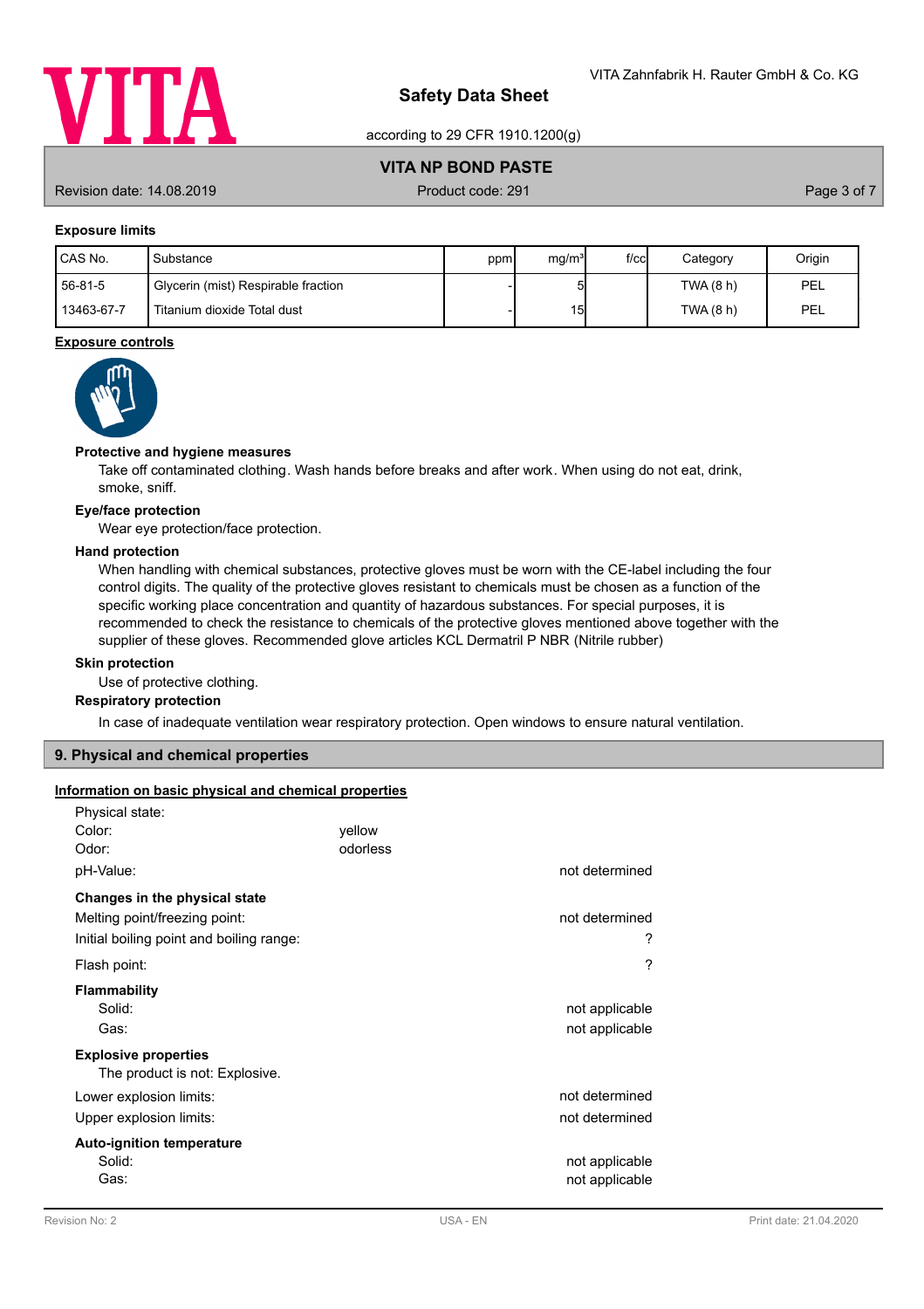

### according to 29 CFR 1910.1200(g)

| <b>VITA NP BOND PASTE</b>                      |                   |             |  |  |  |
|------------------------------------------------|-------------------|-------------|--|--|--|
| Revision date: 14.08.2019                      | Product code: 291 | Page 4 of 7 |  |  |  |
| Decomposition temperature:                     | not determined    |             |  |  |  |
| <b>Oxidizing properties</b><br>Not oxidising.  |                   |             |  |  |  |
| Vapor pressure:<br>(at 50 $^{\circ}$ C)        | <=1100 hPa        |             |  |  |  |
| Density:                                       | not determined    |             |  |  |  |
| Water solubility:                              | <b>No</b>         |             |  |  |  |
| Solubility in other solvents<br>not determined |                   |             |  |  |  |
| Partition coefficient:                         | not determined    |             |  |  |  |
| Vapor density:                                 | not determined    |             |  |  |  |
| Evaporation rate:                              | not determined    |             |  |  |  |
| Other information                              |                   |             |  |  |  |
| Solid content:                                 | 66,6 %            |             |  |  |  |

# **10. Stability and reactivity**

## **Reactivity**

No hazardous reaction when handled and stored according to provisions.

## **Chemical stability**

The product is stable under storage at normal ambient temperatures.

## **Possibility of hazardous reactions**

No known hazardous reactions.

# **Conditions to avoid**

none/none

## **Incompatible materials**

No information available.

## **Hazardous decomposition products**

No known hazardous decomposition products.

# **11. Toxicological information**

### **Information on toxicological effects**

#### **Acute toxicity**

Based on available data, the classification criteria are not met.

| CAS No     | Components                                                                                    |               |                    |         |                 |                 |
|------------|-----------------------------------------------------------------------------------------------|---------------|--------------------|---------|-----------------|-----------------|
|            | Exposure route                                                                                | <b>I</b> Dose |                    | Species | <b>I</b> Source | <b>I</b> Method |
| 55965-84-9 | reaction mass of 5-chloro-2-methyl-2H-isothiazol-3-one and 2-methyl-2H-isothiazol-3-one (3:1) |               |                    |         |                 |                 |
|            | oral                                                                                          | IATE<br>mg/kg | 100                |         |                 |                 |
|            | dermal                                                                                        | <b>ATE</b>    | 50 mg/kg           |         |                 |                 |
|            | inhalation vapour                                                                             | IATE          | $0,5 \text{ mg/l}$ |         |                 |                 |
|            | linhalation aerosol                                                                           | IATE          | $0.05$ mg/l        |         |                 |                 |

### **Irritation and corrosivity**

Based on available data, the classification criteria are not met.

#### **Sensitizing effects**

Based on available data, the classification criteria are not met.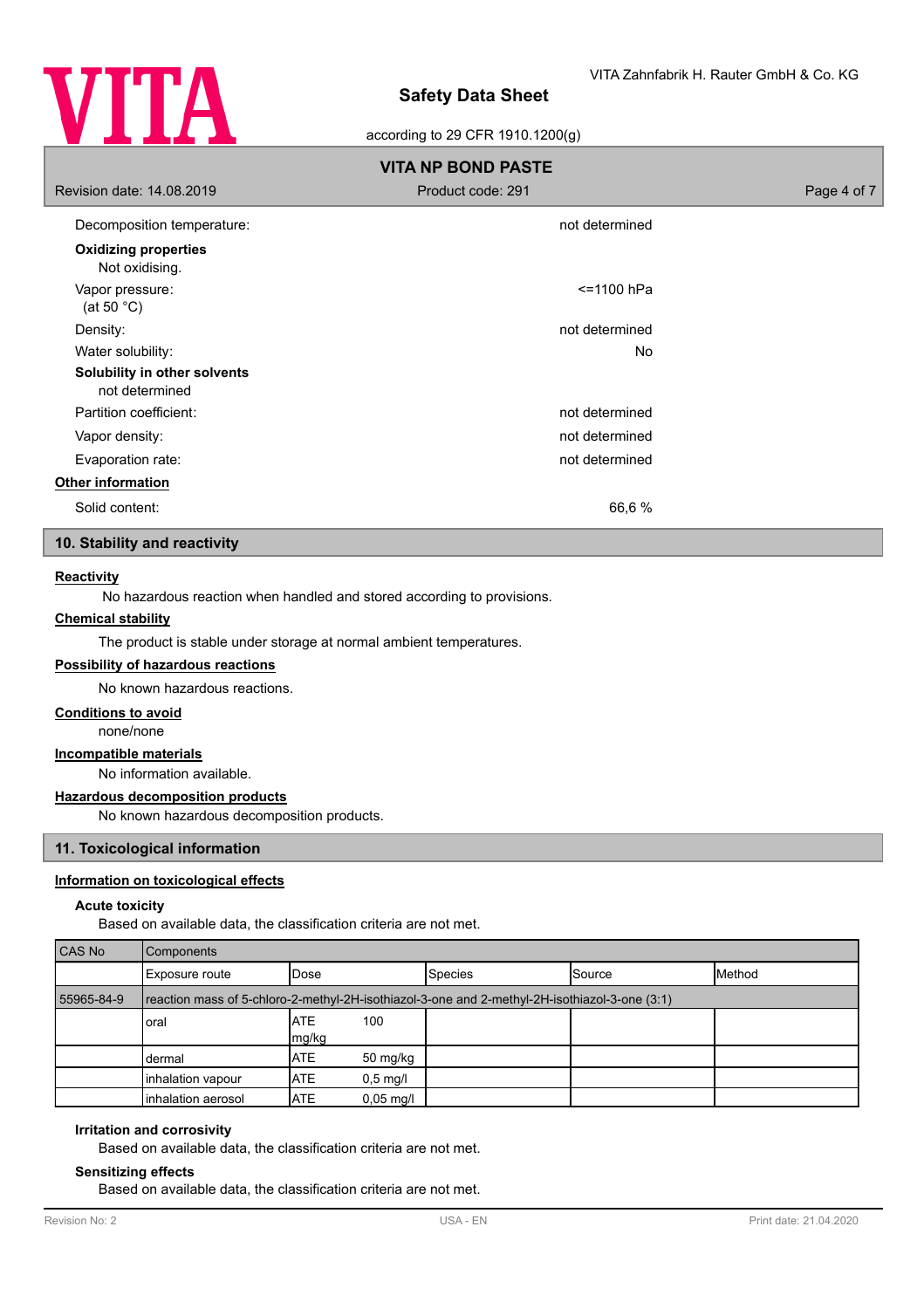

according to 29 CFR 1910.1200(g)

# **VITA NP BOND PASTE**

Revision date: 14.08.2019 **Product code: 291** Product code: 291 **Page 5 of 7** Page 5 of 7

# **Carcinogenic/mutagenic/toxic effects for reproduction**

Based on available data, the classification criteria are not met.

## **Specific target organ toxicity (STOT) - single exposure**

Based on available data, the classification criteria are not met.

## **Specific target organ toxicity (STOT) - repeated exposure**

# Based on available data, the classification criteria are not met.

Carcinogenicity (IARC): Titanium dioxide (CAS 13463-67-7) is listed in group 2B.

## **Aspiration hazard**

Based on available data, the classification criteria are not met.

## **Additional information on tests**

The mixture is classified as not hazardous according to regulation (EC) No 1272/2008 [CLP].

#### **12. Ecological information**

#### **Ecotoxicity**

The product is not: Ecotoxic.

# **Persistence and degradability**

The product has not been tested.

### **Bioaccumulative potential**

The product has not been tested.

# **Mobility in soil**

The product has not been tested.

## **Other adverse effects**

No information available.

## **Further information**

Avoid release to the environment.

## **13. Disposal considerations**

#### **Waste treatment methods**

### **Disposal recommendations**

Do not allow to enter into surface water or drains. Dispose of waste according to applicable legislation.

## **Contaminated packaging**

Wash with plenty of water. Completely emptied packages can be recycled.

### **14. Transport information**

| Marine transport (IMDG)          |                                                          |
|----------------------------------|----------------------------------------------------------|
| UN number:                       | No dangerous good in sense of this transport regulation. |
| UN proper shipping name:         | No dangerous good in sense of this transport regulation. |
| Transport hazard class(es):      | No dangerous good in sense of this transport regulation. |
| Packing group:                   | No dangerous good in sense of this transport regulation. |
| Air transport (ICAO-TI/IATA-DGR) |                                                          |
| UN number:                       | No dangerous good in sense of this transport regulation. |
| UN proper shipping name:         | No dangerous good in sense of this transport regulation. |
| Transport hazard class(es):      | No dangerous good in sense of this transport regulation. |
| Packing group:                   | No dangerous good in sense of this transport regulation. |
| <b>Environmental hazards</b>     |                                                          |
| ENVIRONMENTALLY HAZARDOUS:       | no                                                       |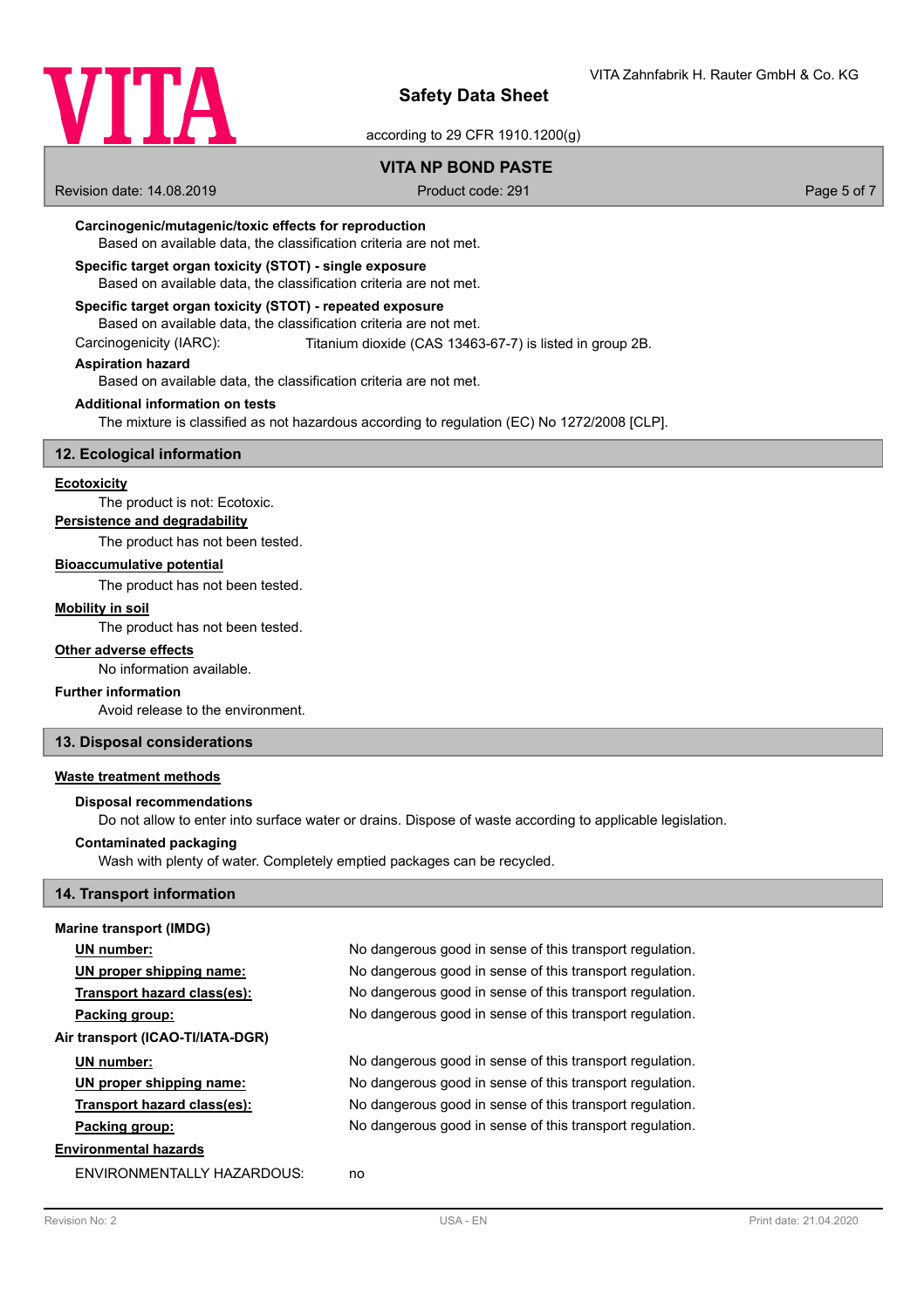

according to 29 CFR 1910.1200(g)

# **VITA NP BOND PASTE**

Revision date: 14.08.2019 **Product code: 291** Product code: 291 **Page 6 of 7** Page 6 of 7

# **Special precautions for user**

No information available.

## **Transport in bulk according to Annex II of MARPOL 73/78 and the IBC Code**

not applicable

# **15. Regulatory information**

# **U.S. Regulations**

#### **National regulatory information**

SARA Section 311/312 Hazards:

reaction mass of 5-chloro-2-methyl-2H-isothiazol-3-one and 2-methyl-2H-isothiazol-3-one (3:1) (55965-84- 9): Immediate (acute) health hazard

### **State Regulations**

### **Safe Drinking Water and Toxic Enforcement Act of 1986 (Proposition 65, State of California)**

This product can not expose you to chemicals known to the State of California to cause cancer, birth defects or other reproductive harm.

| 16. Other information                           |                                                                                                                                                           |                                                                                                          |  |  |  |  |  |
|-------------------------------------------------|-----------------------------------------------------------------------------------------------------------------------------------------------------------|----------------------------------------------------------------------------------------------------------|--|--|--|--|--|
| Revision date:                                  | 14.08.2019                                                                                                                                                |                                                                                                          |  |  |  |  |  |
| Revision No:                                    | 2                                                                                                                                                         |                                                                                                          |  |  |  |  |  |
| Abbreviations and acronyms                      |                                                                                                                                                           |                                                                                                          |  |  |  |  |  |
|                                                 | ADR: Accord européen sur le transport des marchandises dangereuses par Route                                                                              |                                                                                                          |  |  |  |  |  |
|                                                 | (European Agreement concerning the International Carriage of Dangerous Goods by Road)                                                                     |                                                                                                          |  |  |  |  |  |
|                                                 | IMDG: International Maritime Code for Dangerous Goods                                                                                                     |                                                                                                          |  |  |  |  |  |
|                                                 | IATA: International Air Transport Association                                                                                                             |                                                                                                          |  |  |  |  |  |
|                                                 | GHS: Globally Harmonized System of Classification and Labelling of Chemicals                                                                              |                                                                                                          |  |  |  |  |  |
|                                                 | EINECS: European Inventory of Existing Commercial Chemical Substances                                                                                     |                                                                                                          |  |  |  |  |  |
|                                                 | ELINCS: European List of Notified Chemical Substances                                                                                                     |                                                                                                          |  |  |  |  |  |
| <b>CAS: Chemical Abstracts Service</b>          |                                                                                                                                                           |                                                                                                          |  |  |  |  |  |
| LC50: Lethal concentration, 50%                 |                                                                                                                                                           |                                                                                                          |  |  |  |  |  |
| LD50: Lethal dose, 50%                          |                                                                                                                                                           |                                                                                                          |  |  |  |  |  |
| CLP: Classification, labelling and Packaging    |                                                                                                                                                           |                                                                                                          |  |  |  |  |  |
|                                                 | REACH: Registration, Evaluation and Authorization of Chemicals<br>GHS: Globally Harmonised System of Classification, Labelling and Packaging of Chemicals |                                                                                                          |  |  |  |  |  |
| <b>UN: United Nations</b>                       |                                                                                                                                                           |                                                                                                          |  |  |  |  |  |
| <b>DNEL: Derived No Effect Level</b>            |                                                                                                                                                           |                                                                                                          |  |  |  |  |  |
| <b>DMEL: Derived Minimal Effect Level</b>       |                                                                                                                                                           |                                                                                                          |  |  |  |  |  |
| <b>PNEC: Predicted No Effect Concentration</b>  |                                                                                                                                                           |                                                                                                          |  |  |  |  |  |
| ATE: Acute toxicity estimate                    |                                                                                                                                                           |                                                                                                          |  |  |  |  |  |
| LL50: Lethal loading, 50%                       |                                                                                                                                                           |                                                                                                          |  |  |  |  |  |
| EL50: Effect loading, 50%                       |                                                                                                                                                           |                                                                                                          |  |  |  |  |  |
| EC50: Effective Concentration 50%               |                                                                                                                                                           |                                                                                                          |  |  |  |  |  |
| ErC50: Effective Concentration 50%, growth rate |                                                                                                                                                           |                                                                                                          |  |  |  |  |  |
| NOEC: No Observed Effect Concentration          |                                                                                                                                                           |                                                                                                          |  |  |  |  |  |
| BCF: Bio-concentration factor                   |                                                                                                                                                           |                                                                                                          |  |  |  |  |  |
| PBT: persistent, bioaccumulative, toxic         |                                                                                                                                                           |                                                                                                          |  |  |  |  |  |
| vPvB: very persistent, very bioaccumulative     |                                                                                                                                                           |                                                                                                          |  |  |  |  |  |
|                                                 | RID: Regulations concerning the international carriage of dangerous goods by rail                                                                         |                                                                                                          |  |  |  |  |  |
|                                                 |                                                                                                                                                           | ADN: European Agreement concerning the International Carriage of Dangerous Goods by Inland Waterways     |  |  |  |  |  |
| intérieures)                                    |                                                                                                                                                           | (Accord européen relatif au transport international des marchandises dangereuses par voies de navigation |  |  |  |  |  |
| EmS: Emergency Schedules                        |                                                                                                                                                           |                                                                                                          |  |  |  |  |  |
| <b>MFAG: Medical First Aid Guide</b>            |                                                                                                                                                           |                                                                                                          |  |  |  |  |  |